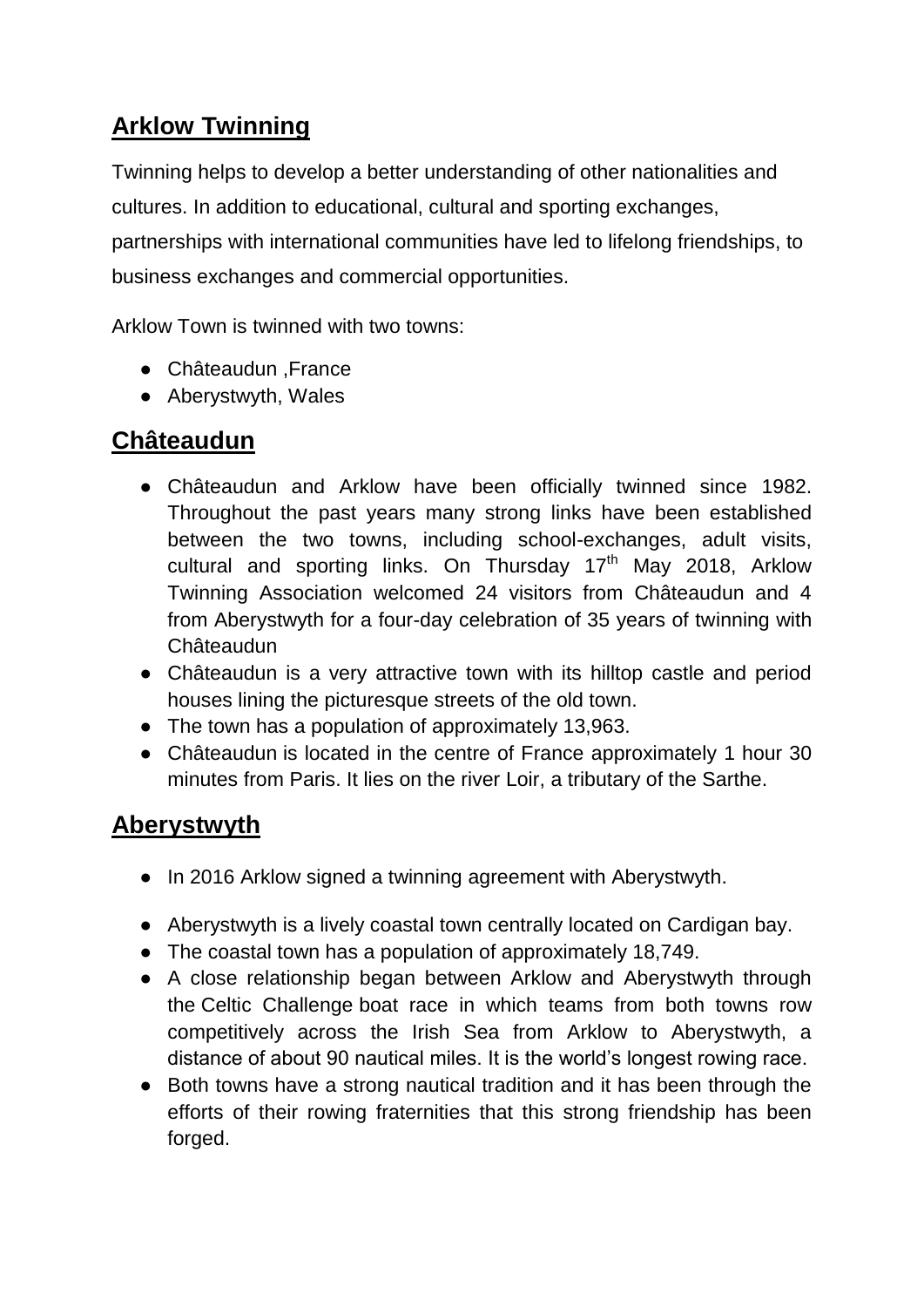Arklow Twinning Association welcomes new members. The committee meets on a monthly basis in Arklow Municipal Library. We are very committed to maintaining a strong European dimension and also to reaching out to our local community and emphasising social inclusion. New members are welcome. Contact address[:mariamfitzm@gmail.com.](mailto:mariamfitzm@gmail.com)

Maria Fitzmaurice : Chairperson

Paul Maher : Secretary

Arklow Twinning Association

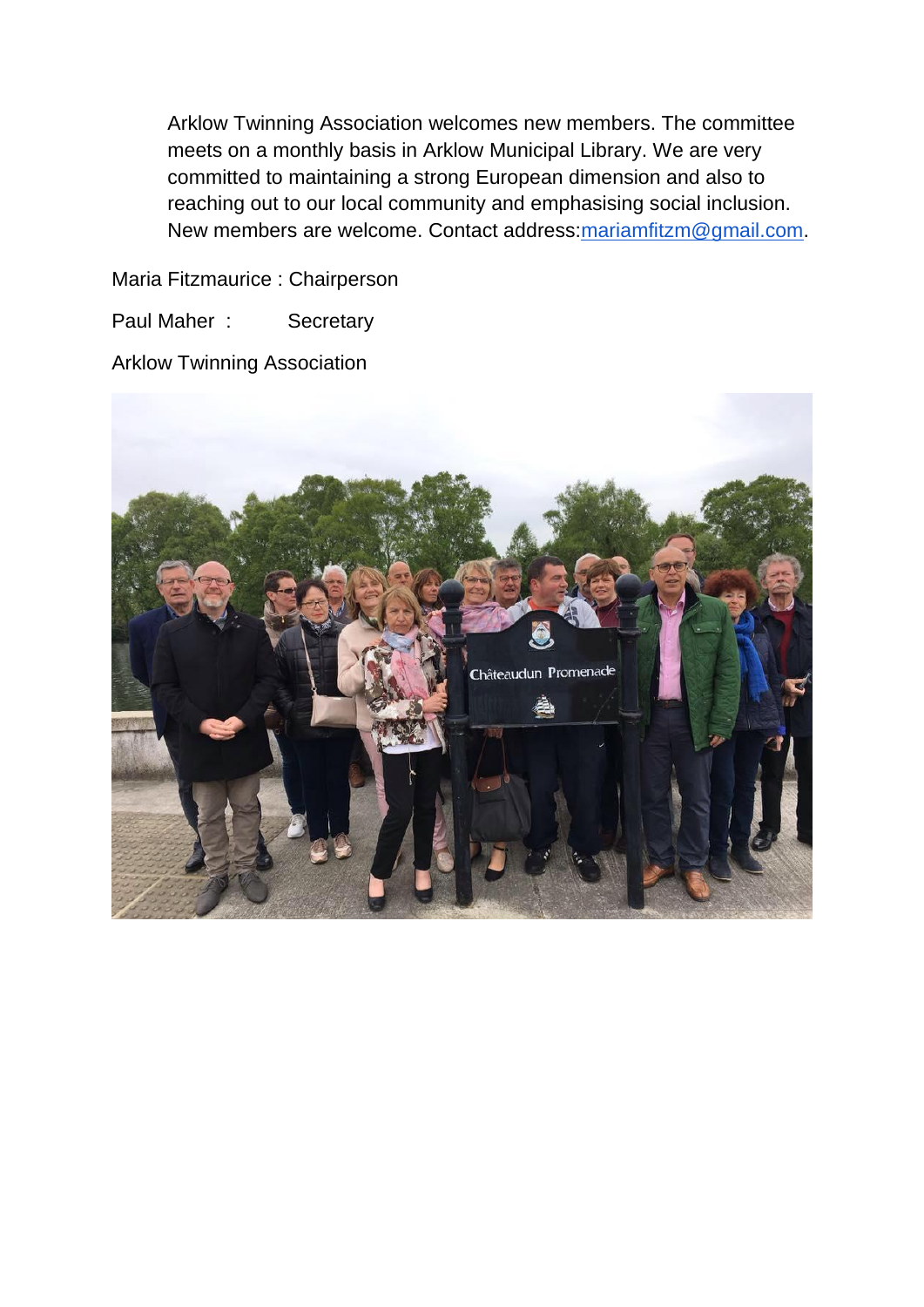

Visitors from Chặteaudun enjoying beautiful County Wicklow.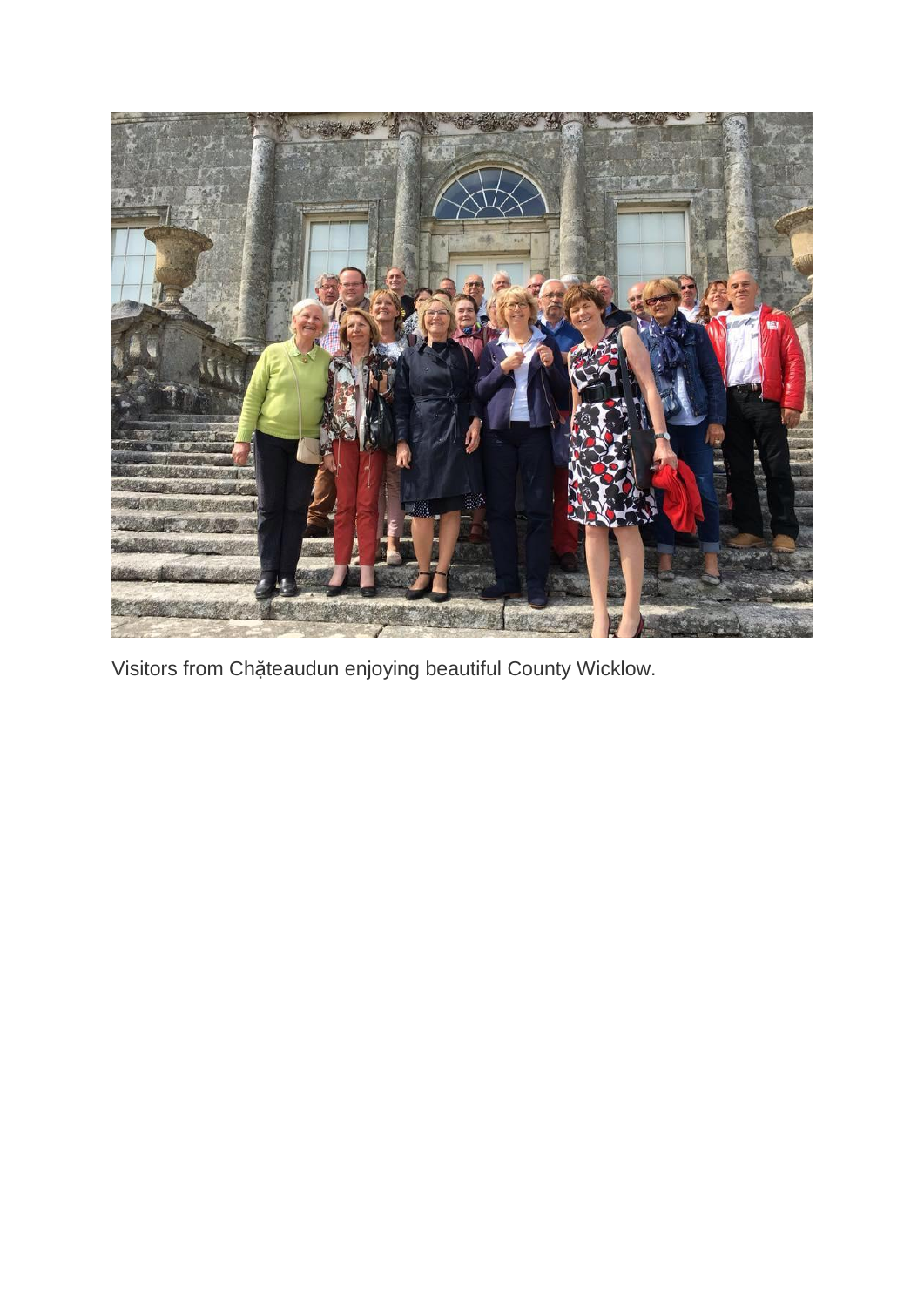